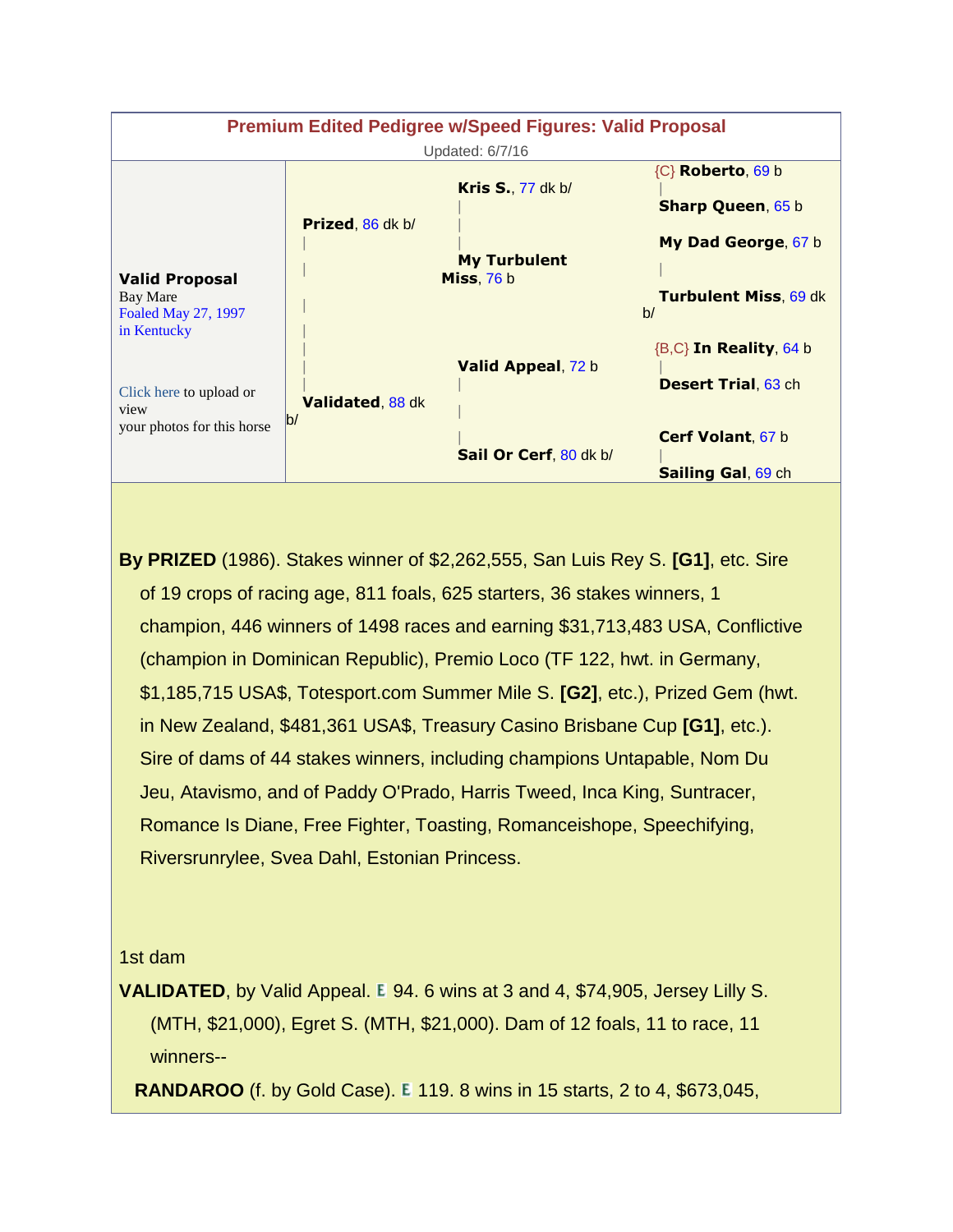First Flight H. **[G2]** (BEL, \$90,000), Top Flight H. **[G2]** (AQU, \$90,000), Distaff Breeders' Cup H. **[G2]** (AQU, \$93,240), Safely Kept Breeders' Cup S. **[G3]** (PIM, \$90,000), Valley Stream S. **[G3]** (AQU, \$66,780), Shirley Jones H. **[G3]** (GP, \$60,000), 2nd La Brea S. **[G1]** (SA, \$50,000), Miss Woodford S. (MTH, \$12,000), etc. Dam of--

**Gripsholm Castle** (f. by Dynaformer). E 101. TF 107. 2 wins in 4 starts at 3 in England, placed at 4 and 5 in NA, \$102,816 (USA\$), 2nd La Canada S. **[G2]** (SA, \$30,000), 3rd CTT and Thoroughbred Owners of California H. [L] (DMR, \$9,471).

Squeakums (f. by Fusaichi Pegasus). 83. 3 wins at 4, \$56,200. Dam of--

**Big Sugar Soda** (g. by Ready's Image). **E** 97. Winner at 2 and 4, 2015, \$155,517, 2nd Gazebo S. (OP, \$20,000), 3rd Futurity S. **[G2]** (BEL, \$20,000).

Field of Glory (f. by Meadowlake). 73. Winner at 4, \$26,870. Dam of--

**Pryce's Posse** (g. by Posse). E 105. 8 wins, 2 to 6, 2015, \$275,460, 3rd Sunday Silence S. [L] (LAD, \$16,438), Mountaineer Juvenile S. [L] (MNR, \$8,500).

 Freedom Light (g. by Twilight Agenda). 6 wins, 4 to 6 in Hong Kong, \$571,982 (USA\$).

Frankie R. (g. by Forest Wildcat). **E** 93. 7 wins, 2 to 6, \$71,322.

Usedtobeaferrari (c. by Marquetry). E 90. 4 wins at 2 and 4, \$51,307.

Unleashedthedragon (g. by Belong to Me). E 86. 2 wins at 4, \$40,085.

Valid Charmer (g. by Silver Charm). E 78. 4 wins at 3 and 4, \$32,416.

Pauline's Pegasus (f. by Fusaichi Pegasus). E 66. Winner in 2 starts at 4, \$13,400.

Winning Lion (c. by Lion Heart). 5 wins, 2 to 4 in Mexico, \$12,071 (USA\$).

Jaime (f. by Holy Bull). **E** 68. Winner at 3, \$6,430.

Valid Proposal (f. by Prized). See below.

2nd dam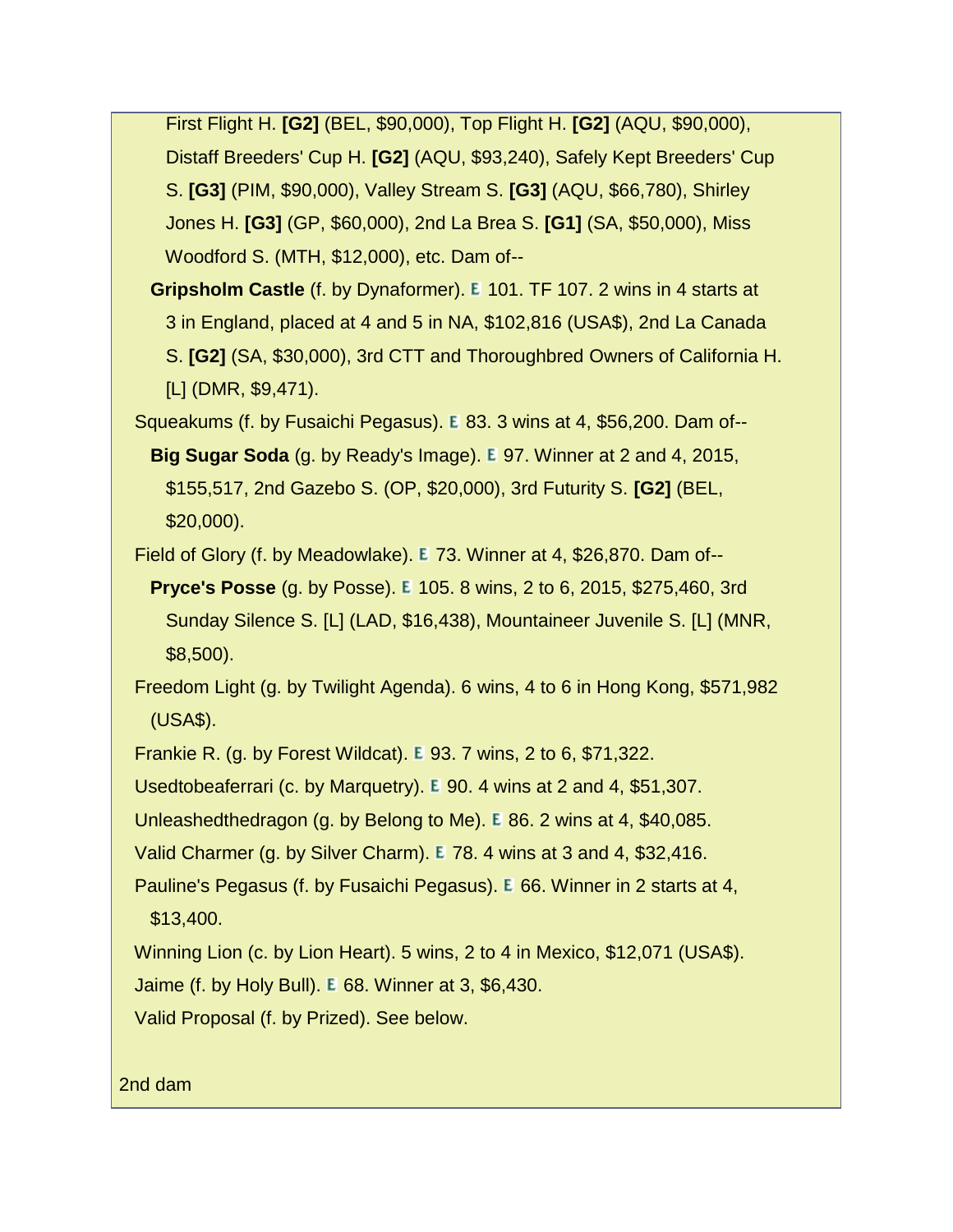SAIL OR CERF, by Cerf Volant. 10 wins, 2 to 5, \$64,521. Dam of 5 winners-- **VALIDATED** (f. by Valid Appeal). **E** 94. Black type winner, see above. Pollys Sunshine (f. by Florida Sunshine). E 75. 8 wins, 3 to 7, \$45,232. Lordybeau (f. by Lord Rebeau). E 75. 4 wins at 3 and 4, \$11,329. Producer. Rockingham Sails (g. by Commadore C.). E 61. 4 wins at 4, \$8,027. Sledjac (g. by Commadore C.).  $E$  63. Winner at 4, \$7,513.

## 3rd dam

- SAILING GAL, by Sail On-Sail On. Winner at 4, \$3,039. Sister to **SAILINGON** (\$266,915, Chrysanthemum H.**-G3** twice, etc.), **B. F.'s Sailingman** (\$38,375, 2nd Jet H.-R), **Sailingaway** (\$21,902, 2nd Jet H.-R). Dam of 6 winners-- Sail Or Cerf (f. by Cerf Volant). See above.
	- Ms. Allnutt (f. by Jungle Savage). 2 wins at 3, \$10,140. Dam of--
		- **COLD WAR CAZ** (g. by Soldier Boy). **E** 78. 9 wins, 2 to 7, \$55,785, Good Shot Prep S.-R (SUF, \$11,250).
		- **FLEET RISE** (g. by Rise Jim). E 98. 3 wins at 3, \$45,720, John R. Macomber H.-R (SUF, \$15,960), Great Mystery S.-R (SUF, \$15,480).
		- **Silver Snickers** (g. by Silver Saber). **E** 86. 7 wins, 3 to 8, \$78,870, 3rd Mohawk Trail S.-R (SUF, \$2,568), Lexington and Concord S.-R (SUF, \$2,558), Great Mystery S.-R (SUF, \$2,530), Plimoth Plantation S.-R (SUF, \$2,520).
		- **Rising Brave** (g. by Rise Jim). **E** 94. 7 wins, 5 to 8, \$65,751, 2nd
		- Massachusetts Breeders' Championship S.-R (SUF, \$5,240).

Sailing Count (c. by Dancing Count). 4 wins at 5 and 6, \$18,055.

Eat Crow (c. by Par Excellent). Winner at 3 and 4, \$13,727.

Argent Gal (f. by Silver Saber). Winner at 3, \$13,387. Producer.

Swimming Home (f. by Final Ruling). Winner at 4, \$10,499. Producer.

## 4th dam

TOWSON TOWN GAL, by Cornwall. Winner at 3 and 4, \$7,361. Sister to **TOWSON**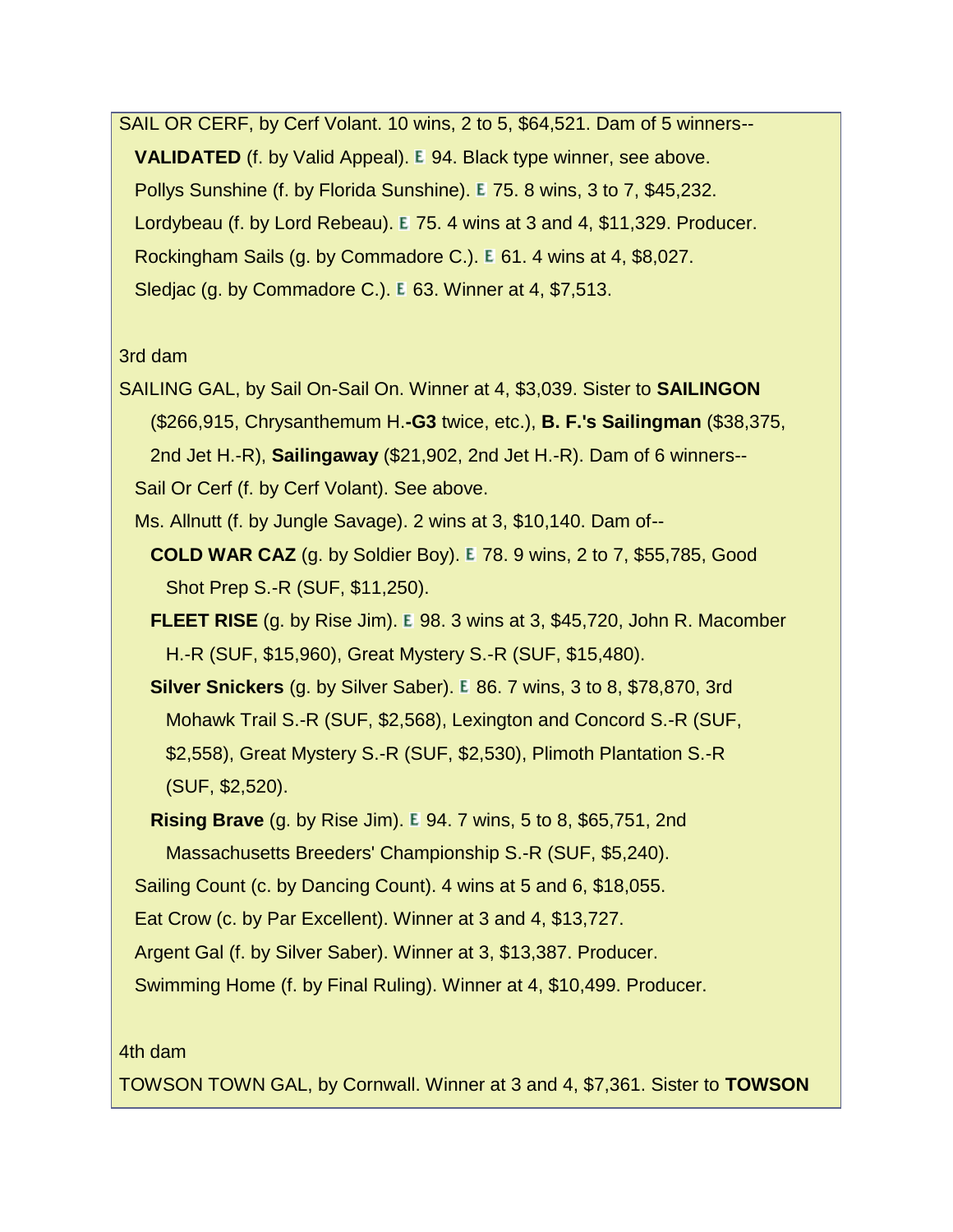(\$49,156, Salvator Mile, etc., sire), half-sister to **Towson Man** (\$15,912, 3rd Jennings H.). Dam of 8 winners, including--

- **SAILINGON** (f. by Sail On-Sail On). 19 wins, 2 to 6, \$266,915, Chrysanthemum H.**-G3**, Chrysanthemum H.**-G3**-ntr, 1 1/8 miles in 1:49.20, Longport H., Poquessing H., First Lady H., Majorette H.-ntr, 1 1/16 miles in 1:46.00, All Brandy H., All Maryland H.-R twice, etc.
- **B. F.'s Sailingman** (c. by Sail On-Sail On). 4 wins at 3 and 4, \$38,375, 2nd Jet H.-R. Etr at Timonium, 4 furlongs in 0:45.20.
- **Sailingaway** (f. by Sail On-Sail On). 3 wins at 3 and 4, \$21,902, 2nd Jet  $H.-R.$
- B. F.'s Sailingal (f. by Sail On-Sail On). 4 wins at 3, \$32,330. Dam of-- **FAUSTUS** (c. by Robellino). 7 wins in 10 starts at 2 and 3 in England, \$97,597 (USA\$), Clerical Medical Greenham S. **[G3]**, Lanson Champagne S., Washington Singer S., Heron S., 2nd Laurent Perrier Champagne S. **[G2]**. Sire.
	- **Jairzinho** (c. by Robellino). 2 wins at 2 in England, placed at 2 in Italy, \$39,531 (USA\$), 2nd Premio Guido Berardelli **[G2]**.

Sailing Gal (f. by Sail On-Sail On). See above.

Sailongal (f. by Sail On-Sail On). Placed at 4 and 5, \$3,147.

RACE RECORD for Valid Proposal: Unraced.

PRODUCE RECORD for Valid Proposal:

2001 Nevr a Dull Moment, g. by Helmsman.  $E$  96. 8 wins, 3 to 5, \$97,718.

2002 **ROMAN CANDLES**, c. by Lite the Fuse. E 109. 7 wins, 2 to 5, \$214,149, Pelican S. (TAM, \$34,500), Hilton Garden Inn Sprint S. (TAM, \$30,000), 3rd James B. Moseley Sprint H. [L] (SUF, \$10,000), Ocala Breeders' Sales Sophomore S. [L] (TAM, \$11,865), Eillo S. [L] (MED, \$7,800).

2003 no report received.

2004 Super Bowl Sunday, g. by Three Wonders. E 85. 3 wins at 3, \$45,273.